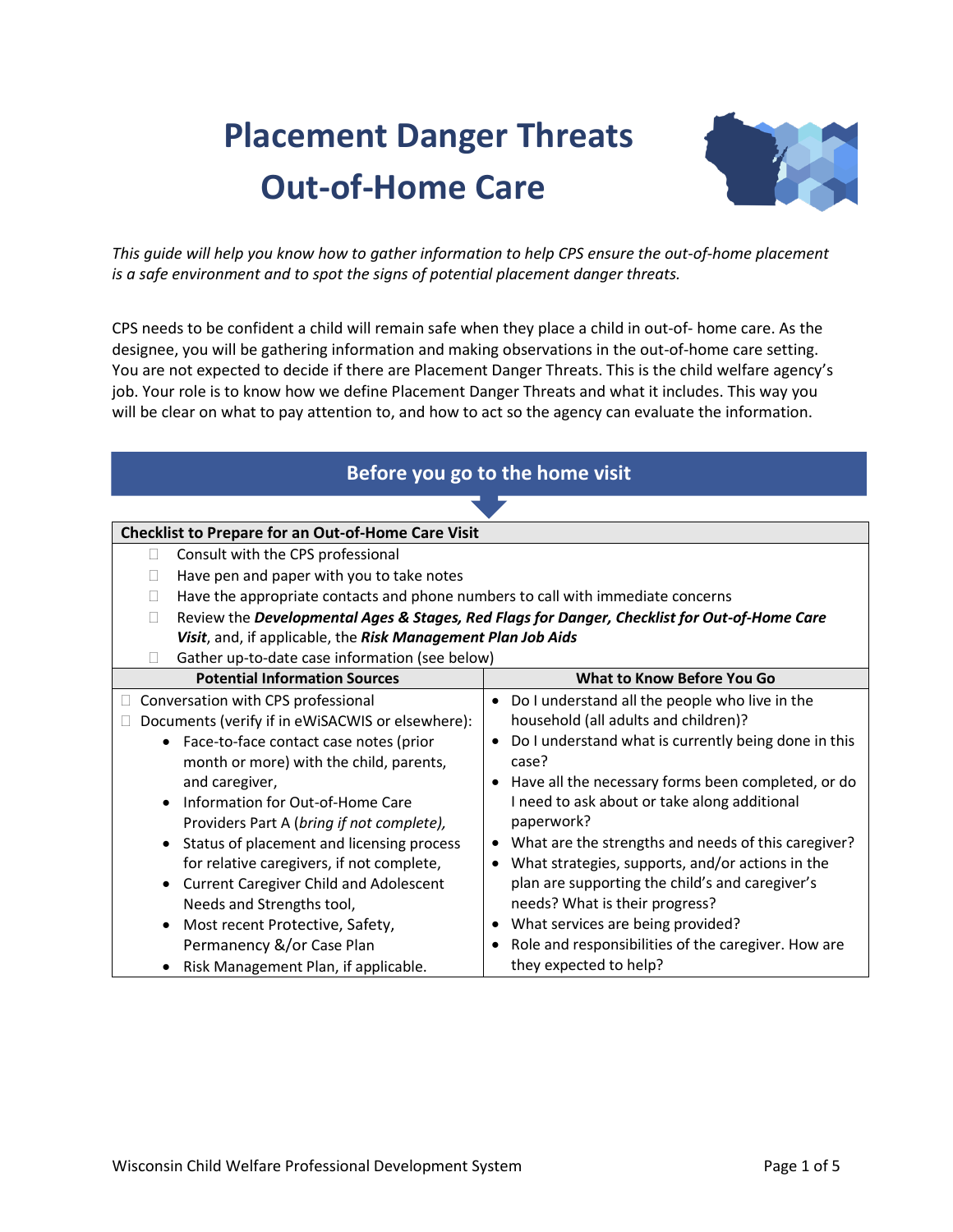## **Ways You May Be Asked to Help**

- Obtain supplies, or address other needs of the caregiver
- Gather specific information about the care of the child
- Communicate expectations about the care of the child
- Clarify rules
- Discuss Part A of the Out-of-Home Care paperwork, and the role of the caregiver
- Conduct a background or record check (see below for steps)

| <b>Steps to Conduct a Background Check</b>                                                  | <b>CPS and CCAP Record Checks Steps</b>                                                           |
|---------------------------------------------------------------------------------------------|---------------------------------------------------------------------------------------------------|
| Reverse Address Sex Offender Registry checks: Go<br>to: www.offender.doc.state.wi.us/public | Check on people who have moved into the home<br>since the previous visit. Go to: www.wicourts.gov |
| Click on 'I agree'                                                                          | <b>Click on Wisconsin Circuit Court Access</b>                                                    |
| Complete a Name Search                                                                      | Click on 'I agree'                                                                                |
| Complete a Geographical Search                                                              | Type in Last Name and First Name to complete search                                               |
|                                                                                             | When searching a common name, be sure to cross<br>check spelling/birthdays                        |

Be certain to ask when the results of the background and record checks are needed and how to relay the information to the CPS professional. Any of these tasks may require you to go to the caregiver's home, except the background and record checks. During the current crisis, you may be the only professional in the caregiver's home. At each visit look for signs of placement danger threats.



*An important thing to remember when assessing for placement danger threats is that you don't need proof or evidence of these conditions.* If something concerns you, call the CPS professional immediately!

### **Placement Danger Threats**

| <b>Placement</b><br><b>Danger Threat</b><br><b>Categories</b> | <b>Danger Threat</b>                                                                                     | <b>Observable Behaviors</b>                                                                                                                                    | <b>Questions to Obtain</b><br>Information helpful to<br>share with CPS                                                                                                                                    |
|---------------------------------------------------------------|----------------------------------------------------------------------------------------------------------|----------------------------------------------------------------------------------------------------------------------------------------------------------------|-----------------------------------------------------------------------------------------------------------------------------------------------------------------------------------------------------------|
| <b>Presence of</b><br>Violence                                | People in the home<br>are violent or out of<br>control                                                   | Violence or explosive outburst<br>$\bullet$<br>by adults or other children in the<br>home<br>Threatening with weapons in a<br>violent way<br>Domestic violence | "How does the violence"<br>$\bullet$<br>look in the home when<br>it is happening?"<br>"Where was the child?"<br>$\bullet$<br>"What triggers the<br>٠<br>violence?"<br>"Are there any threats<br>$\bullet$ |
|                                                               | Caregiver(s)<br>$\bullet$<br>previously<br>maltreated their<br>child, or a child<br>placed in their home | Previous maltreatment was<br>serious or escalating pattern of<br>maltreatment<br>Retaliated                                                                    | or use of weapons?"<br>"What do you do when<br>$\bullet$<br>you are feeling<br>frustrated with the<br>child?"                                                                                             |
|                                                               | Caregiver describes<br>or acts in                                                                        | Child is seen as evil, stupid or<br>$\bullet$<br>ugly                                                                                                          | "Tell me about the<br>$\bullet$<br>child."                                                                                                                                                                |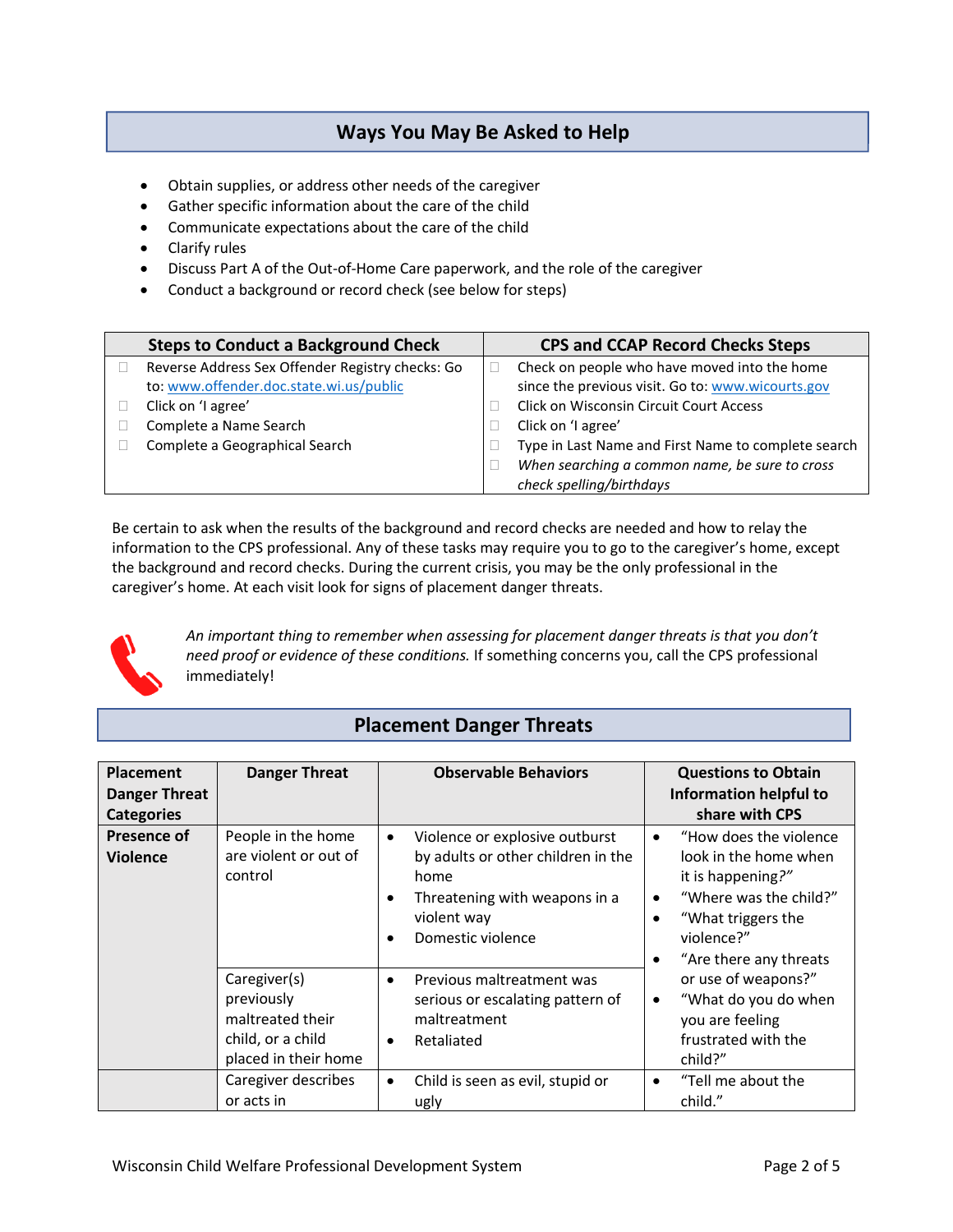| <b>Placement</b><br><b>Danger Threat</b>               | <b>Danger Threat</b>                                                                                                                                                                     | <b>Observable Behaviors</b>                                                                                                                                                                                                                                                                                                                                                                                                                                                                                                                                                                                                      | <b>Questions to Obtain</b><br><b>Information helpful to</b>                                                                                                                                                                                                                                                                                                                                                                                                          |
|--------------------------------------------------------|------------------------------------------------------------------------------------------------------------------------------------------------------------------------------------------|----------------------------------------------------------------------------------------------------------------------------------------------------------------------------------------------------------------------------------------------------------------------------------------------------------------------------------------------------------------------------------------------------------------------------------------------------------------------------------------------------------------------------------------------------------------------------------------------------------------------------------|----------------------------------------------------------------------------------------------------------------------------------------------------------------------------------------------------------------------------------------------------------------------------------------------------------------------------------------------------------------------------------------------------------------------------------------------------------------------|
| <b>Categories</b><br>View of the<br>child              | Predominantly<br>negative fashion<br>toward child<br>Views the child as<br>responsible for<br>adult's problems<br>Believes the child<br>deserves what<br>happened in the<br>child's home | Unrealistic expectations of the<br>$\bullet$<br>child for age or development<br>level<br>Child is scapegoated<br>$\bullet$<br>Child is blamed for the problems<br>$\bullet$<br>of the parent or the provider<br>The sexual abuse victim was<br>$\bullet$<br>asking for it<br>Child was old enough to care for<br>$\bullet$<br>himself<br>Child is provocative and this<br>$\bullet$                                                                                                                                                                                                                                              | share with CPS<br>"Do you think the child<br>$\bullet$<br>acts their age?"<br>"How do you think the<br>$\bullet$<br>child's behavior was<br>affected by the way they<br>were parented?"                                                                                                                                                                                                                                                                              |
| <b>Ability to</b><br><b>Partner with</b><br>the Agency | Refuses access to the<br>child or about to flee<br>(more likely in<br>relative placements)<br>Justifies the parent's<br>behavior<br>Allows unauthorized<br>contact with the child        | justified the maltreatment<br>Tells CPS not needed<br>$\bullet$<br>Unavailable when trying to<br>$\bullet$<br>contact<br>Reluctant to make child available<br>$\bullet$<br>Argues with CPS about<br>$\bullet$<br>involvement<br>Believes the parent has been<br>$\bullet$<br>wrongly accused<br>Believes the parent's account<br>$\bullet$<br>over the child's/CPS<br>Acknowledges the problem but<br>justifies based on the child's<br>behavior or other circumstances<br>Believes CPS is overreacting<br>$\bullet$<br>$\bullet$<br>Believes restrictions are<br>unnecessary and allows contact:<br>phone calls or face-to-face | "How is your<br>$\bullet$<br>relationship with CPS?"<br>"Is there anything you<br>$\bullet$<br>need from the agency?"<br>"Are you able to meet<br>$\bullet$<br>all the requirements the<br>agency is asking of<br>you?"<br>"What concerns do you<br>$\bullet$<br>have for how the parent<br>cares for the<br>child(ren)?"<br>"Do you have thoughts<br>$\bullet$<br>on how plans are<br>progressing?" "Should<br>plans and services be<br>increased?"<br>"Decreased?" |
| Supervision<br>and<br><b>Protection</b>                | Provider cannot<br>shield the child from<br>harm by others in the<br>household<br>Provider is unable to<br>provide supervision<br>(consider the<br>development of the                    | Has an inaccurate view of threats<br>$\bullet$<br>to the child<br>Has a history of associating with<br>$\bullet$<br>people who pose a threat to the<br>child<br>Child is maltreated in the<br>$\bullet$<br>placement home by another<br>household member or someone<br>having regular access to the child<br>No adult is available to supervise<br>$\bullet$<br>the child, or the arranged plan is<br>inadequate<br>Although at home, the child can<br>wander outside unnoticed, play                                                                                                                                            | "Who watches the child<br>when you are not<br>here?"<br>"How does the child get<br>$\bullet$<br>along with other<br>household members?"<br>"Are there any<br>$\bullet$<br>challenges between the<br>children?"<br>"Who spends time in the<br>$\bullet$<br>house on a regular<br>basis?"                                                                                                                                                                              |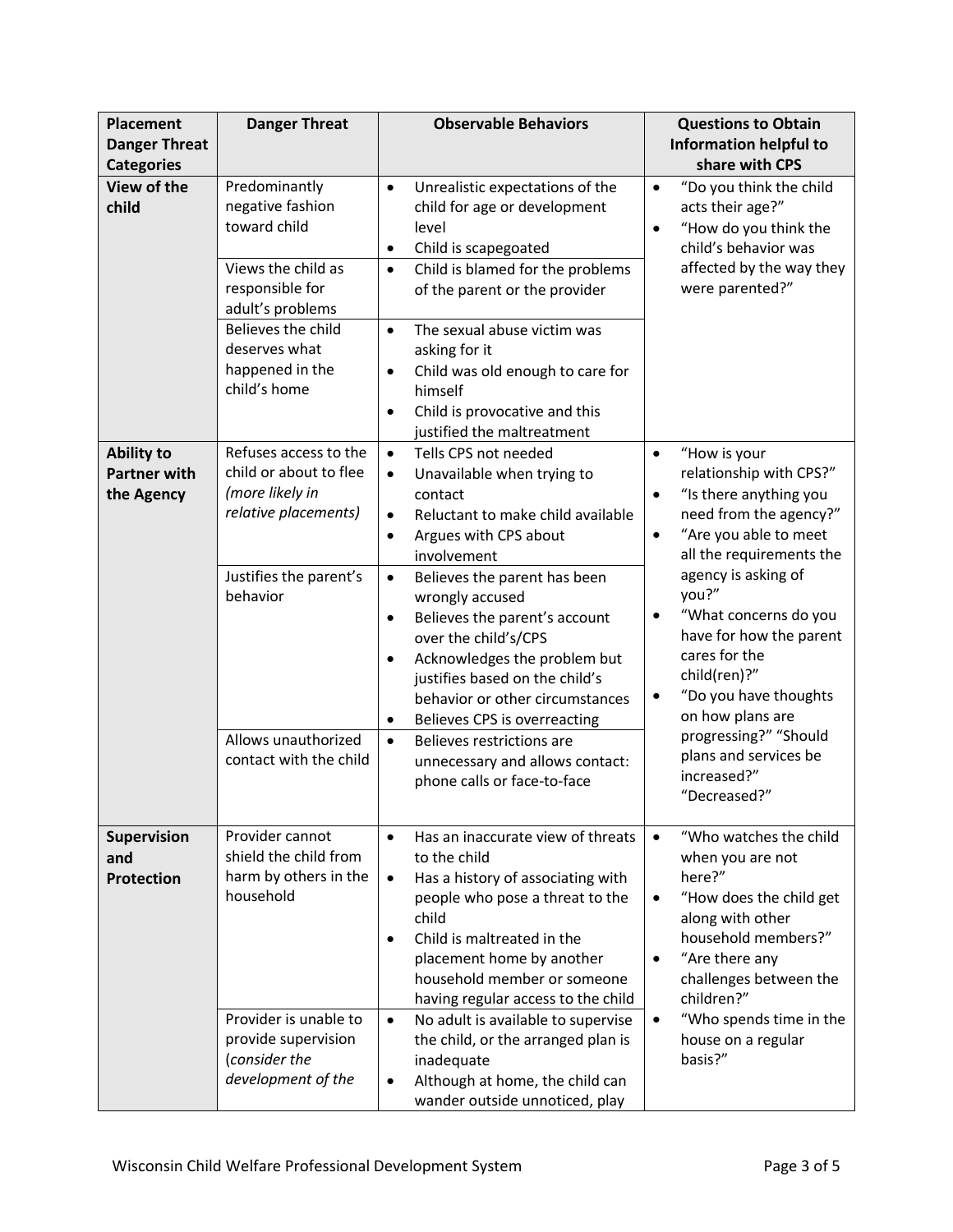| <b>Placement</b>     | <b>Danger Threat</b>                          | <b>Observable Behaviors</b>                                | <b>Questions to Obtain</b>                     |
|----------------------|-----------------------------------------------|------------------------------------------------------------|------------------------------------------------|
| <b>Danger Threat</b> |                                               |                                                            | <b>Information helpful to</b>                  |
| <b>Categories</b>    | child and situations                          | alone where there are serious                              | share with CPS                                 |
|                      | in the home)                                  | hazards, etc.                                              |                                                |
| Child's              | Provider cannot or                            | Provider lacks the capacity to<br>$\bullet$                | "Tell me about the<br>$\bullet$                |
| <b>Functioning</b>   | will not meet the                             | respond to a child's physical or                           | child."                                        |
|                      | child's needs and                             | mental condition and it could                              | "Tell me about the<br>$\bullet$                |
|                      | manage the child's                            | cause the child harm                                       | child's typical day."                          |
|                      | behavior                                      | Provider ignore the child's<br>$\bullet$                   | "How is the child<br>$\bullet$                 |
|                      |                                               | suicidal thoughts or behaviors                             | adjusting to the                               |
|                      |                                               | Child runs away and provider<br>$\bullet$                  | placement?"                                    |
|                      |                                               | does not try to stop it<br>Child needs immediate mental    | "How does the child<br>$\bullet$               |
|                      |                                               | $\bullet$<br>health care and does not get it               | respond when you ask<br>them to do something?" |
|                      |                                               | Child uses substances and may<br>$\bullet$                 | "How does the child<br>$\bullet$               |
|                      |                                               | overdose or incur some other                               | respond to household                           |
|                      |                                               | self-harm with serious results                             | rules?"                                        |
|                      |                                               | and provider does not manage                               |                                                |
|                      | Child is profoundly                           | Child is fearful and describes the<br>$\bullet$            |                                                |
|                      | fearful or anxious of                         | threats or specific people                                 |                                                |
|                      | the home situation                            | Child has history with people in<br>$\bullet$              |                                                |
|                      | (most children are<br>anxious about           | the house who have been                                    |                                                |
|                      | unknown                                       | threatening<br>Child's fear response (crying,<br>$\bullet$ |                                                |
|                      |                                               | withdrawal, etc.) escalates when                           |                                                |
|                      |                                               | in the presence of the provider                            |                                                |
|                      |                                               | or a household member                                      |                                                |
| Caregiver            | Provider substance                            | Incapable of being consistently<br>$\bullet$               | "How do you release<br>$\bullet$               |
| <b>Capacity</b>      | use seriously affects                         | able to meet the child's needs                             | tension?"                                      |
|                      | ability to care for the                       | Alcohol or drugs are accessible<br>$\bullet$               | "Have you ever felt<br>$\bullet$               |
|                      | child                                         | to the child                                               | annoyed by criticism of                        |
|                      | Provider's mental                             | Provider not taking prescribed<br>$\bullet$                | your drinking or dug<br>use?"                  |
|                      | health challenges or<br>cognitive limitations | meds<br>Hallucinations<br>$\bullet$                        | "How has the child                             |
|                      | affect ability to                             | Anger outbursts with excessive<br>$\bullet$                | coming into your home                          |
|                      | adequately care for                           | discipline                                                 | affected the way you                           |
|                      | child                                         | Depression leads to inability to<br>$\bullet$              | care for yourself?"                            |
|                      |                                               | provide basic care                                         | "Do you ever feel like<br>$\bullet$            |
|                      |                                               | Cognitive delays interfere with<br>$\bullet$               | you just can't take it                         |
|                      |                                               | ability to provide care                                    | anymore?" "What do                             |
|                      | Provider has an                               | Energy level leaves the child<br>$\bullet$                 | you do?"<br>"What has your physical            |
|                      | acute or chronic                              | vulnerable to harm                                         | health and energy level                        |
|                      | illness that                                  | Physically incapacitated<br>$\bullet$                      | been like lately?"                             |
|                      | compromises their<br>ability to care for      | Unable to manage physical<br>$\bullet$                     |                                                |
|                      | the child                                     | demands such as lift or carry<br>the child as needed       |                                                |
|                      |                                               |                                                            |                                                |